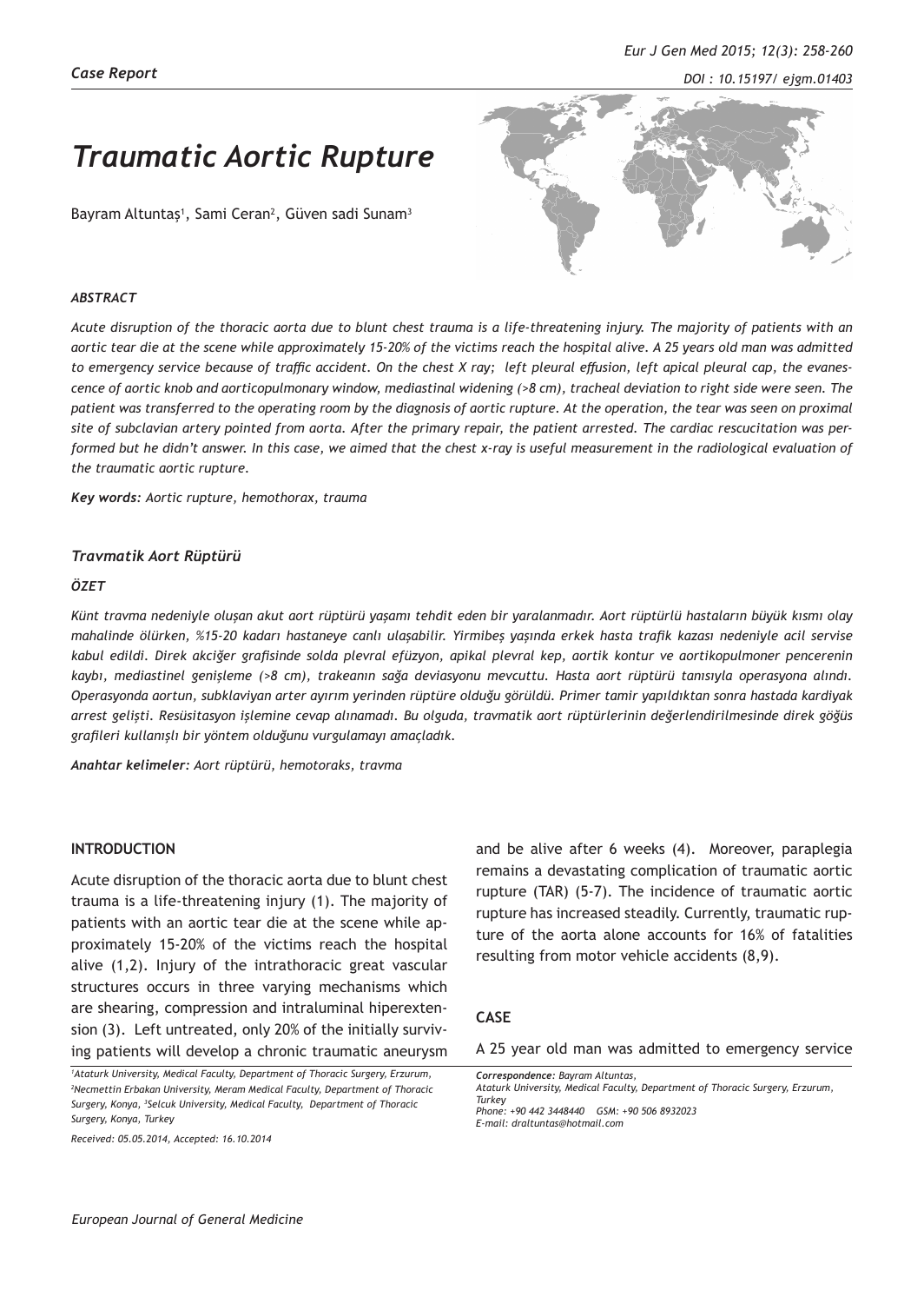

*Figure 1. Chest X ray; Left pleural effusion, left apical pleural cap, the evanescence of aortic knob and aorticopulmonary window, mediastinal widening (>8 cm), tracheal deviation to right side were seen.*

because of traffic accident. On the physical examination; he was confused and blood pressure was 70/50 mmHg. The breath sounds were dimished on the left side. The laboratory examination was revealed mild anemia and elevation in liver function tests. On the chest X ray; left pleural effusion, left apical pleural cap, the evanescence of aortic knob and aorticopulmonary window, mediastinal widening (>8 cm), tracheal deviation to right side were seen (figure 1). The computed tomography of whole body was taken. They were normal except thorax. The irreguraity of descendan thoracic aorta was seen on the thorax CT (figure 2). The other clinicians related with trauma were evaluated the patient and they didn't consider certain surgical intervention. Aortic rupture diagnosis was made and than he



*Figure 2. Computed tomography; The irreguraity of descendan thoracic aorta was seen.*

was taken the operation room. At the operation, the tear was seen on proximal site of subclavian artery pointed from aorta. After the primary repair, the patient arrested. The cardiac rescucitation was performed but he didn't answer.

## **DISCUSSION**

Since acute rupture of the thoracic aorta resulting from non-penetrating chest trauma is a lethal injury, immediate surgical repair is advocated by nearly every cardiothoracic surgeon (4,10). However, multiple lesions of other organs are commonly associated with aortic lesions (1). The role of chest radiography in the diagnosis of traumatic aortic rupture has been considered in numerous studies during the past 2 decades (11,12). The tear of the vessel is usually at the region of the aortic arch isthmus, and the mechanism of injury relates to horizontal or vertical deceleration injury of the relatively fixed segments of the aorta (13). Immediate surgical repair of a traumatic aortic tear is imperative. If significant hemothorax or symptoms reflecting a coarctation syndrome are absent, an initially conservative management is thought to be appropriate (1).

Richardson et al showed that in high-risk patients, that is, patients with abnormal or equivocal chest radiographs, CT may help determine whether angiography is necessary (14). Compared with chest radiography, chest CT was a better te radiography, and the specificity of CT is significantly superior to that of radiography 86% and 62% respectively (15). The radiographic approach to such injured patients generally involves two steps. First, screening diagnostic tests are done to identify any patients that might have an aortic tear. Then, if the patient's clinical condition permits, angiography is performed as a confirmatory diagnostic test that also aids planning of surgical therapy (16).

Because traumatic aortic rupture is a life-threatening condition that can be surgically corrected, it is important to have a sensitive screening diagnostic test for the condition. The plain chest radiograph usually fills that role. Several investigators have reported that, on such films, a widened mediastinum (most commonly defined as larger than 8 cm at the level of the aortic arch) is an important indicator of the presence of aortic rupture (17,18). In summary, The chest x-ray is useful measurement in the radiological evaluation of the aor